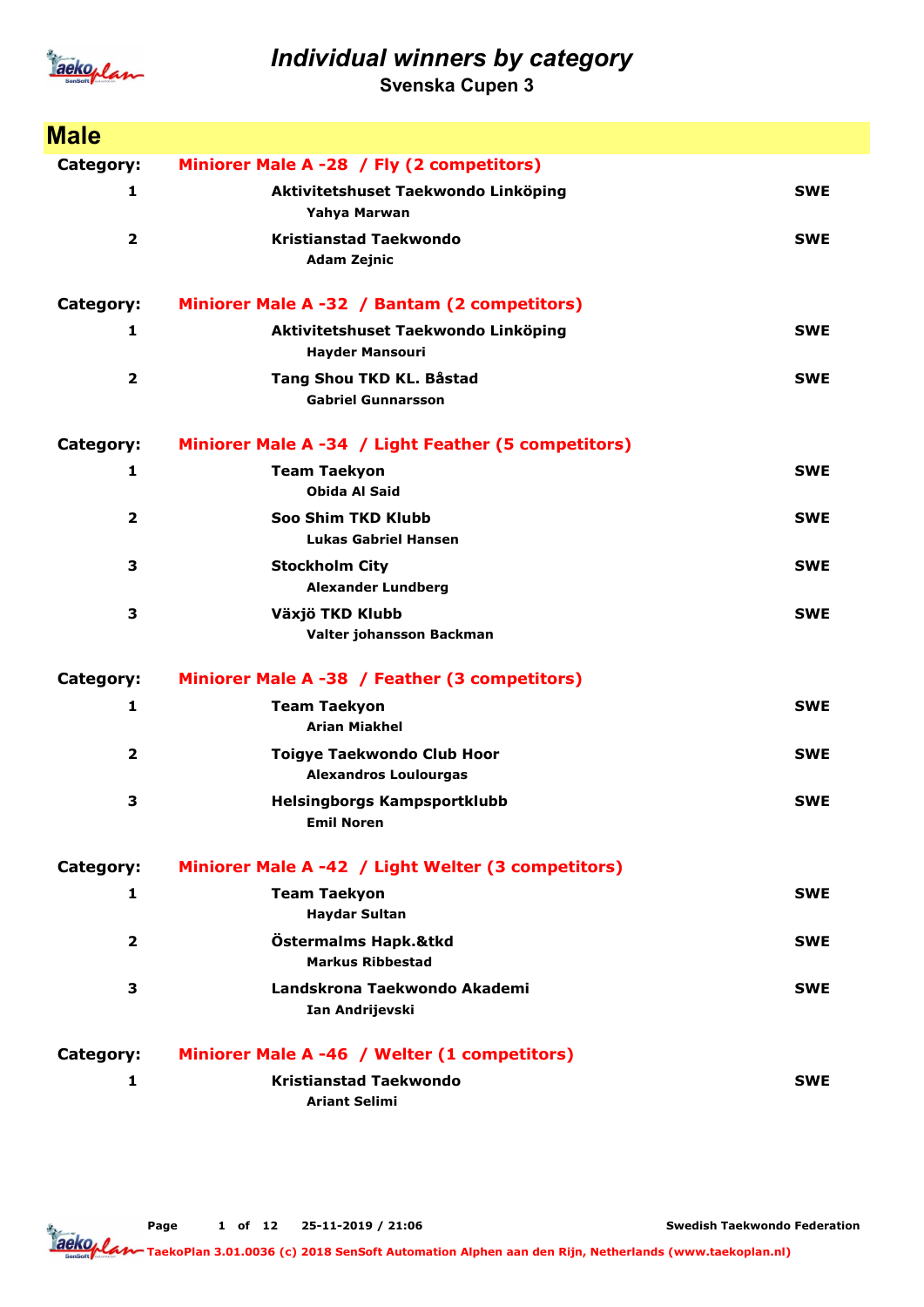

Svenska Cupen 3

| <b>Male</b>             |                                                                 |                                            |            |
|-------------------------|-----------------------------------------------------------------|--------------------------------------------|------------|
| Category:               | Kadetter Male A -33 / Fin (2 competitors)                       | Vinnare i KMA-33:                          |            |
| Fin.                    | <b>Chae Taekwondo Sweden</b><br><b>Nathaniel Emdunger</b>       | <b>Ridwan Yasin</b><br><b>Team Taekyon</b> | <b>SWE</b> |
| Category:               | Kadetter Male A -37 / Fly (5 competitors)                       |                                            |            |
| 1                       | Aktivitetshuset Taekwondo Linköping<br><b>Mussa Marwan</b>      |                                            | <b>SWE</b> |
| 2                       | Åhus Taekwondo Hwarang<br><b>Tim Olofsson</b>                   |                                            | <b>SWE</b> |
| 3                       | Kumgang Trollhättan<br><b>Valton Ademi</b>                      |                                            | <b>SWE</b> |
| 3                       | Aktivitetshuset Taekwondo Linköping<br><b>Mohammed Abuharaz</b> |                                            | <b>SWE</b> |
| Category:               | Kadetter Male A -41 / Bantam (8 competitors)                    |                                            |            |
| 1                       | Östermalms Hapk.&tkd<br>Elias Ibrahim Bojerud Bandago           |                                            | <b>SWE</b> |
| $\overline{\mathbf{2}}$ | Kumgang Trollhättan<br>Neo $\hat{\phi}$ stman                   |                                            | <b>SWE</b> |
| 3                       | <b>Baekdusan TKD</b><br><b>Marcus Bengtsson</b>                 |                                            | <b>SWE</b> |
| 3                       | Helsingborgs Kampsportklubb<br><b>Viktor Noren</b>              |                                            | <b>SWE</b> |
| Category:               | Kadetter Male A -45 / Feather (5 competitors)                   |                                            |            |
| 1                       | <b>Team Taekyon</b><br><b>Omran Ayoub</b>                       |                                            | <b>SWE</b> |
| 2                       | <b>Toigye Taekwondo Club Hoor</b><br><b>Adrian Wulf</b>         |                                            | <b>SWE</b> |
| 3                       | Linköpings Taekwondo Klubb<br><b>Felix Ohlander</b>             |                                            | <b>SWE</b> |
| 3                       | Soo Shim TKD Klubb<br><b>Anton Hjelm</b>                        |                                            | <b>SWE</b> |
| Category:               | Kadetter Male A -49 / Light (3 competitors)                     |                                            |            |
| 1                       | <b>Baekdusan TKD</b><br><b>Quincy Kliba</b>                     |                                            | <b>SWE</b> |
| $\overline{\mathbf{2}}$ | Soo Shim TKD Klubb<br>Axel Hylteg�rd                            |                                            | <b>SWE</b> |
| 3                       | Soo Shim TKD Klubb<br><b>William Astesani</b>                   |                                            | <b>SWE</b> |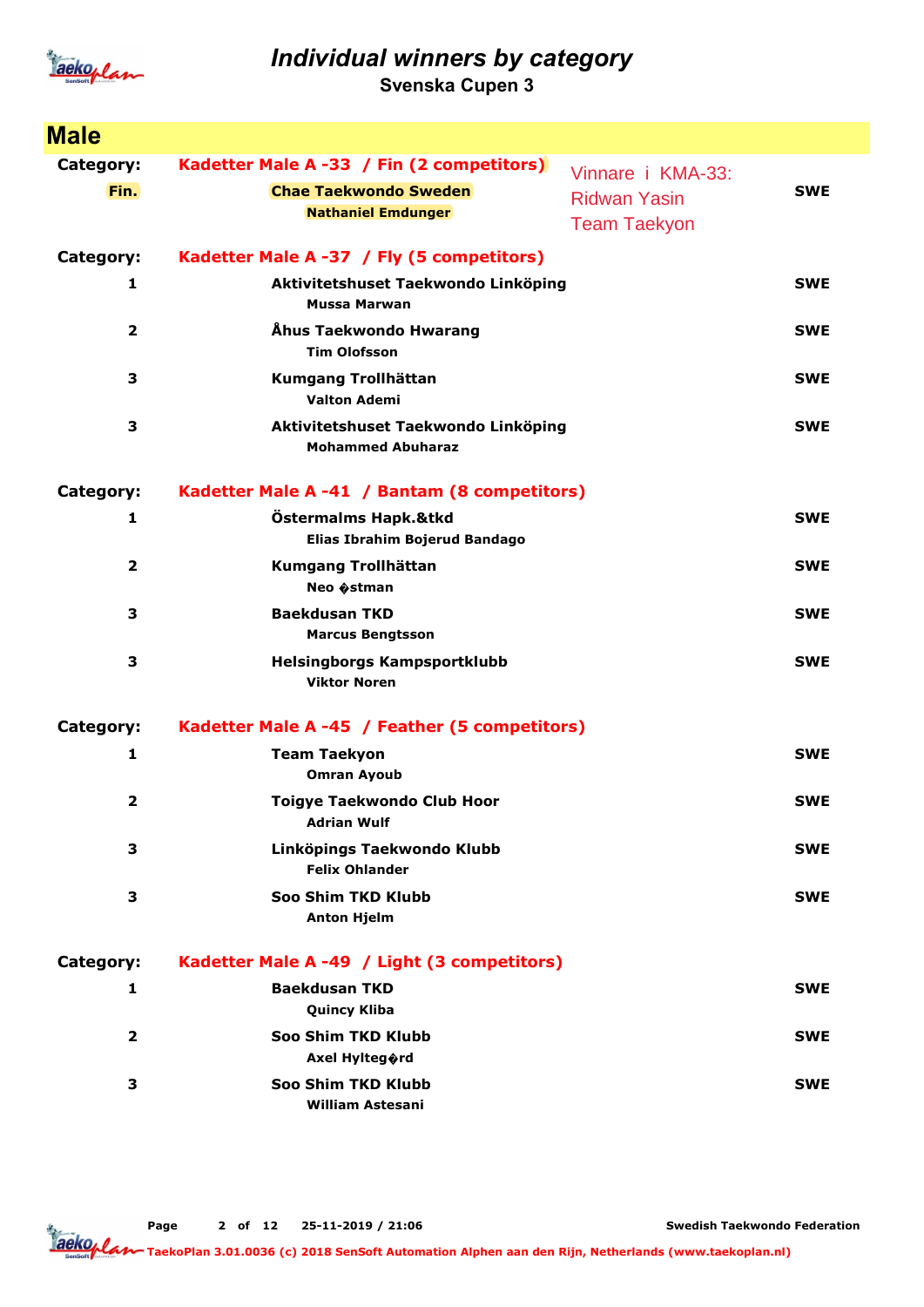

Svenska Cupen 3

| <b>Male</b>             |                                                              |            |
|-------------------------|--------------------------------------------------------------|------------|
| Category:               | Kadetter Male A -53 / Welter (7 competitors)                 |            |
| 1                       | Kumgang Trollhättan<br><b>Didrik Edlund</b>                  | <b>SWE</b> |
| 2                       | <b>Stockholm City</b><br><b>William Lundberg</b>             | <b>SWE</b> |
| 3                       | <b>Baekdusan TKD</b><br><b>Hugo Dannqvist</b>                | <b>SWE</b> |
| 3                       | <b>Chae Taekwondo Sweden</b><br><b>Emilio Vallejos Tapia</b> | <b>SWE</b> |
| Category:               | Kadetter Male A -57 / Light middle (3 competitors)           |            |
| 1                       | <b>Team One Taekwondo</b><br><b>Jesper Laloknam</b>          | <b>SWE</b> |
| $\overline{2}$          | Östermalms Hapk.&tkd<br><b>Emile Ahlstr?m</b>                | <b>SWE</b> |
| 3                       | <b>Chae Taekwondo Sweden</b><br><b>Max Lindau</b>            | <b>SWE</b> |
| Category:               | Kadetter Male A -61 / Middle (2 competitors)                 |            |
| 1                       | Staffanstorps TKD För.<br><b>Kasper Rosqvist</b>             | <b>SWE</b> |
| $\overline{\mathbf{2}}$ | Östermalms Hapk.&tkd<br>Siavash Sahraei Nezhad               | <b>SWE</b> |
| Category:               | Kadetter Male A -65 / Light heavy (2 competitors)            |            |
| 1                       | <b>Kumgang Trollhättan</b><br><b>Kevin Brink</b>             | <b>SWE</b> |
| $\overline{\mathbf{2}}$ | Aktivitetshuset Taekwondo Linköping<br>Sakariye Abdilaahi    | <b>SWE</b> |
| Category:               | Kadetter Male A +65 / Heavy (1 competitors)                  |            |
| 1                       | Kfuk Kfum Malmö TKD KL.<br><b>Amal Turkin</b>                | <b>SWE</b> |
| Category:               | Juniorer Male A -45 / Fin (3 competitors)                    |            |
| 1                       | Östermalms Hapk.&tkd<br><b>Timo Adriaans Teodosio</b>        | <b>SWE</b> |
| 2                       | Kumgang Trollhättan<br><b>Bleron Ademi</b>                   | <b>SWE</b> |
| 3                       | <b>Team Rei</b><br><b>Runfeldt Emil</b>                      | <b>SWE</b> |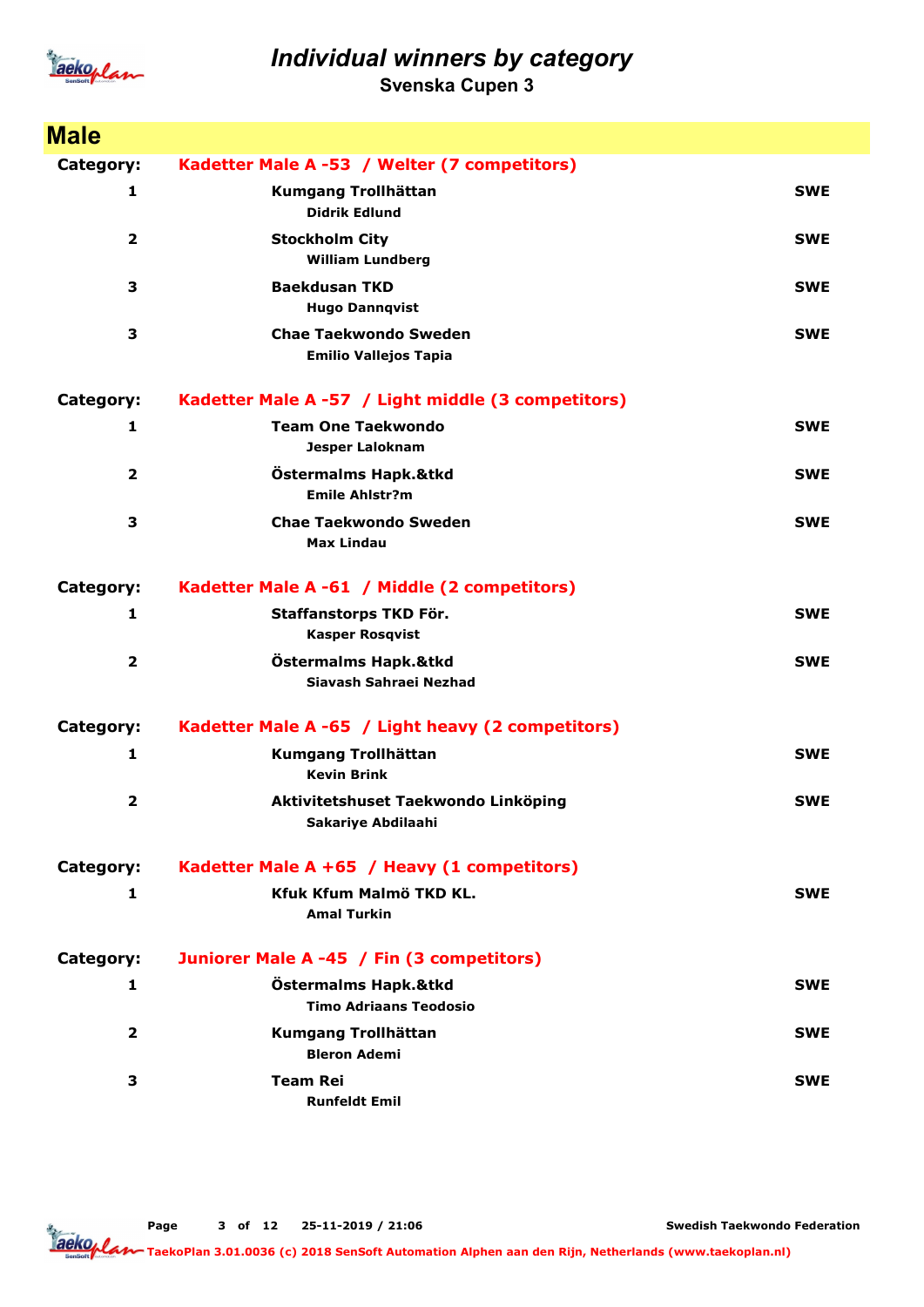

Svenska Cupen 3

| <b>Male</b>             |                                                                  |            |
|-------------------------|------------------------------------------------------------------|------------|
| Category:               | Juniorer Male A -48 / Fly (3 competitors)                        |            |
| 1                       | Åhus Taekwondo Hwarang<br><b>Gabriel Claren</b>                  | <b>SWE</b> |
| $\overline{\mathbf{2}}$ | <b>Champion Taekwondo Klubb Linkoping</b><br><b>Mihdi Mosawi</b> | <b>SWE</b> |
| 3                       | <b>Ksa Västerås</b><br><b>Anton Dahl</b>                         | <b>SWE</b> |
| Category:               | Juniorer Male A -51 / Bantam (2 competitors)                     |            |
| 1                       | <b>Team One Taekwondo</b><br><b>Justin Laloknam</b>              | <b>SWE</b> |
| $\overline{\mathbf{2}}$ | Växjö TKD Klubb<br><b>Eliott Navarro</b>                         | <b>SWE</b> |
| Category:               | Juniorer Male A -55 / Feather (5 competitors)                    |            |
| 1                       | Soo Shim TKD Klubb<br><b>Linus Vesterlund</b>                    | <b>SWE</b> |
| $\overline{\mathbf{2}}$ | Kfuk Kfum Malmö TKD KL.<br><b>Emil Glisbo Lind Larsen</b>        | <b>SWE</b> |
| 3                       | Kfuk Kfum Malmö TKD KL.<br><b>Anton Johannesson</b>              | <b>SWE</b> |
| 3                       | <b>Chae Taekwondo Sweden</b><br><b>Hasibullah Tarakhel</b>       | <b>SWE</b> |
| Category:               | Juniorer Male A -59 / Light (9 competitors)                      |            |
| 1                       | Soo Shim TKD Klubb<br><b>Albin F</b> oltmann                     | <b>SWE</b> |
| 2                       | <b>Chae Taekwondo Sweden</b><br><b>Anthony Borghol</b>           | <b>SWE</b> |
| 3                       | <b>Stockholm City</b><br><b>Zackarias Ruiz</b>                   | <b>SWE</b> |
| 3                       | Soo Shim TKD Klubb<br><b>Moses Allerstrand</b>                   | <b>SWE</b> |
| Category:               | Juniorer Male A -63 / Welter (4 competitors)                     |            |
| 1                       | <b>Kfum Taekwondo Staffanstorp</b><br><b>Patt Palsson</b>        | <b>SWE</b> |
| $\overline{2}$          | <b>Chae Taekwondo Sweden</b><br><b>Ahmad Chehade</b>             | <b>SWE</b> |
| 3                       | <b>Chae Taekwondo Sweden</b><br>Mahdi Aslamyar                   | <b>SWE</b> |
| 3                       | Soo Shim TKD Klubb<br><b>Hjalmar Molander</b>                    | <b>SWE</b> |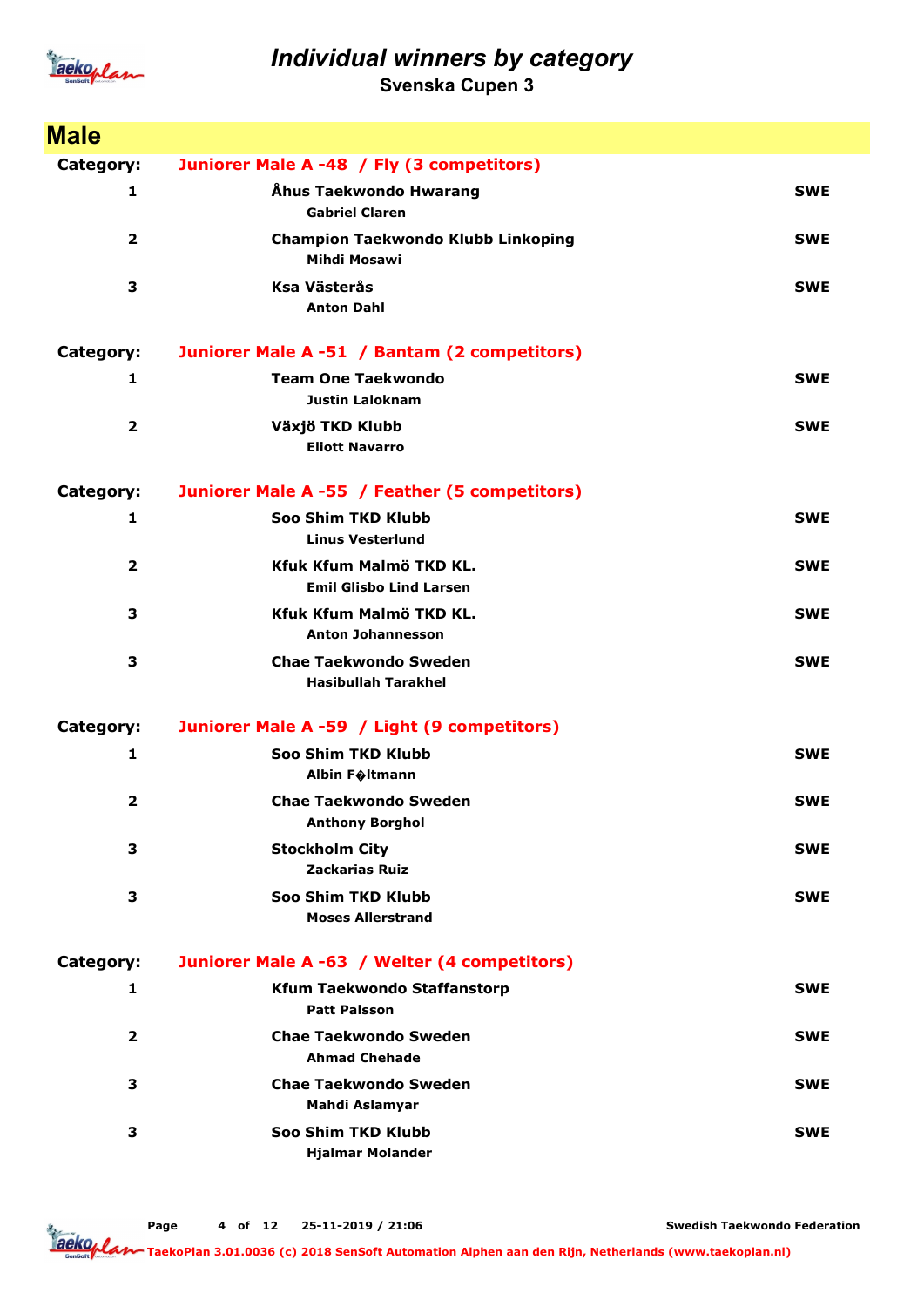

Svenska Cupen 3

| <b>Male</b>    |                                                              |            |
|----------------|--------------------------------------------------------------|------------|
| Category:      | Juniorer Male A -68 / Light Middle (2 competitors)           |            |
| 1              | Soo Shim TKD Klubb                                           | <b>SWE</b> |
|                | Tim Odling Hedgvist                                          |            |
| $\overline{2}$ | <b>Chae Taekwondo Sweden</b><br><b>Gabriel Borghol</b>       | <b>SWE</b> |
|                |                                                              |            |
| Category:      | Juniorer Male A -73 / Middle (6 competitors)                 |            |
| 1              | Soo Shim TKD Klubb                                           | <b>SWE</b> |
|                | Ludwig Lovstrand                                             |            |
| $\overline{2}$ | <b>Team Rei</b><br><b>Abdou Cherif</b>                       | <b>SWE</b> |
| 3              | Landskrona Taekwondo Akademi<br><b>Noel Berg</b>             | <b>SWE</b> |
| 3              | Olympia Taekwondo Club Helsingborg<br><b>Max Andreasson</b>  | <b>SWE</b> |
| Category:      | Juniorer Male A -78 / Light Heavy (1 competitors)            |            |
| 1              | Tian Dao Kampsports Förening<br><b>Erik Farmakas</b>         | <b>SWE</b> |
| Category:      | Juniorer Male A +78 / Heavy (2 competitors)                  |            |
| 1              | <b>Hallasan TKD Klubb</b><br><b>Iyed Belhaouane</b>          | <b>SWE</b> |
| $\overline{2}$ | <b>Chae Taekwondo Sweden</b><br><b>Kassem Hawash</b>         | <b>SWE</b> |
| Category:      | Seniorer Male A -54 / Fin (5 competitors)                    |            |
| 1              | <b>Stockholm City</b><br>Josef Alami                         | <b>SWE</b> |
| 2              | Aktivitetshuset Taekwondo Linköping<br><b>Ebrahim Marwan</b> | <b>SWE</b> |
| З              | <b>Chae Taekwondo Sweden</b><br>Salman Heydari               | <b>SWE</b> |
| З              | Kumgang Trollhättan<br><b>Rasmus Johansson</b>               | <b>SWE</b> |

Page 5 of 12 25-11-2019 / 21:06

Swedish Taekwondo Federation

Taeko<br>Taekoplan 3.01.0036 (c) 2018 SenSoft Automation Alphen aan den Rijn, Netherlands (www.taekoplan.nl)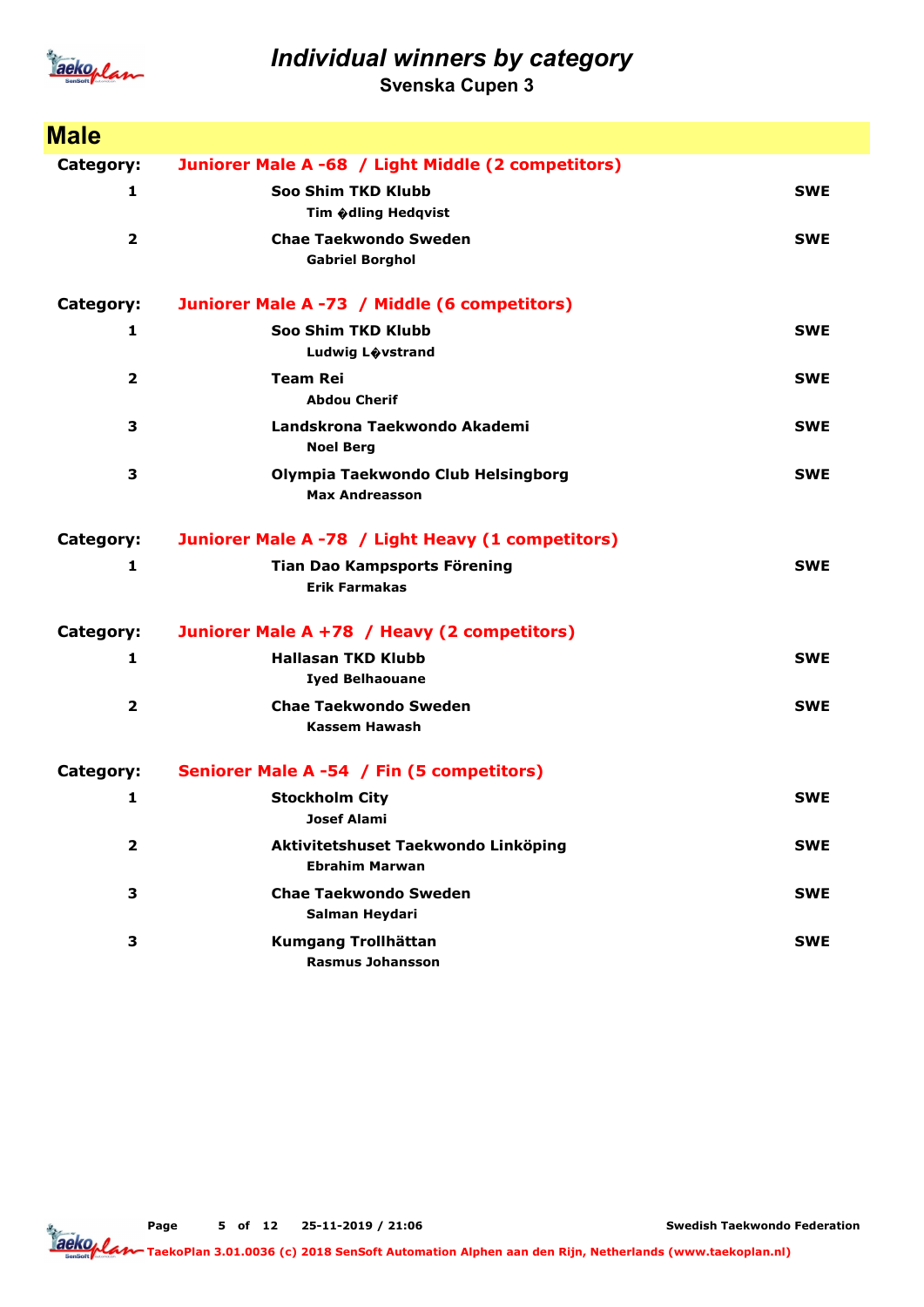

Svenska Cupen 3

| <b>Male</b>             |                                                               |            |
|-------------------------|---------------------------------------------------------------|------------|
| Category:               | Seniorer Male A -58 / Fly (5 competitors)                     |            |
| 1                       | Soo Shim TKD Klubb<br><b>Frederik Emil Olsen</b>              | <b>SWE</b> |
| $\overline{2}$          | <b>Chae Taekwondo Sweden</b><br>Hojat Zahedi                  | <b>SWE</b> |
| 3                       | <b>WTF Taekwondo Training Center</b><br><b>Mahmud Rahimi</b>  | <b>SWE</b> |
| 3                       | Olympia Taekwondo Club Helsingborg<br><b>Sharif Faizabadi</b> | <b>SWE</b> |
| Category:               | Seniorer Male A -63 / Bantam (3 competitors)                  |            |
| 1                       | <b>Stockholm City</b><br><b>Noah Alami</b>                    | <b>SWE</b> |
| $\overline{2}$          | TKD För. Jeong Sool Kwan<br><b>Fardin Habibi</b>              | <b>SWE</b> |
| З                       | TKD För. Jeong Sool Kwan<br><b>Aref Hossein</b>               | <b>SWE</b> |
| Category:               | Seniorer Male A -68 / Feather (7 competitors)                 |            |
| 1                       | <b>Borås TKD Center</b><br>Ali Alian                          | <b>SWE</b> |
| $\overline{\mathbf{2}}$ | <b>WTF Lejon TKD</b><br>Ali Khavari                           | <b>SWE</b> |
| 3                       | <b>Borås TKD Center</b><br><b>Abdul Amini</b>                 | <b>SWE</b> |
| 3                       | TKD För. Jeong Sool Kwan<br><b>Ehsan Rasouly</b>              | <b>SWE</b> |
| Category:               | Seniorer Male A -74 / Light (5 competitors)                   |            |
| 1                       | <b>Chae Taekwondo Sweden</b><br><b>Mohamad Chehade</b>        | <b>SWE</b> |
| 2                       | Soo Shim TKD Klubb<br>Linus Sjødin                            | <b>SWE</b> |
| З                       | <b>WTF Lejon TKD</b><br><b>Saman Aliramael</b>                | <b>SWE</b> |
| 3                       | <b>Toigye Taekwondo Club Hoor</b><br><b>Martin Kim</b>        | <b>SWE</b> |

Page 6 of 12 25-11-2019 / 21:06

Swedish Taekwondo Federation

Taeko<br>Taekoplan 3.01.0036 (c) 2018 SenSoft Automation Alphen aan den Rijn, Netherlands (www.taekoplan.nl)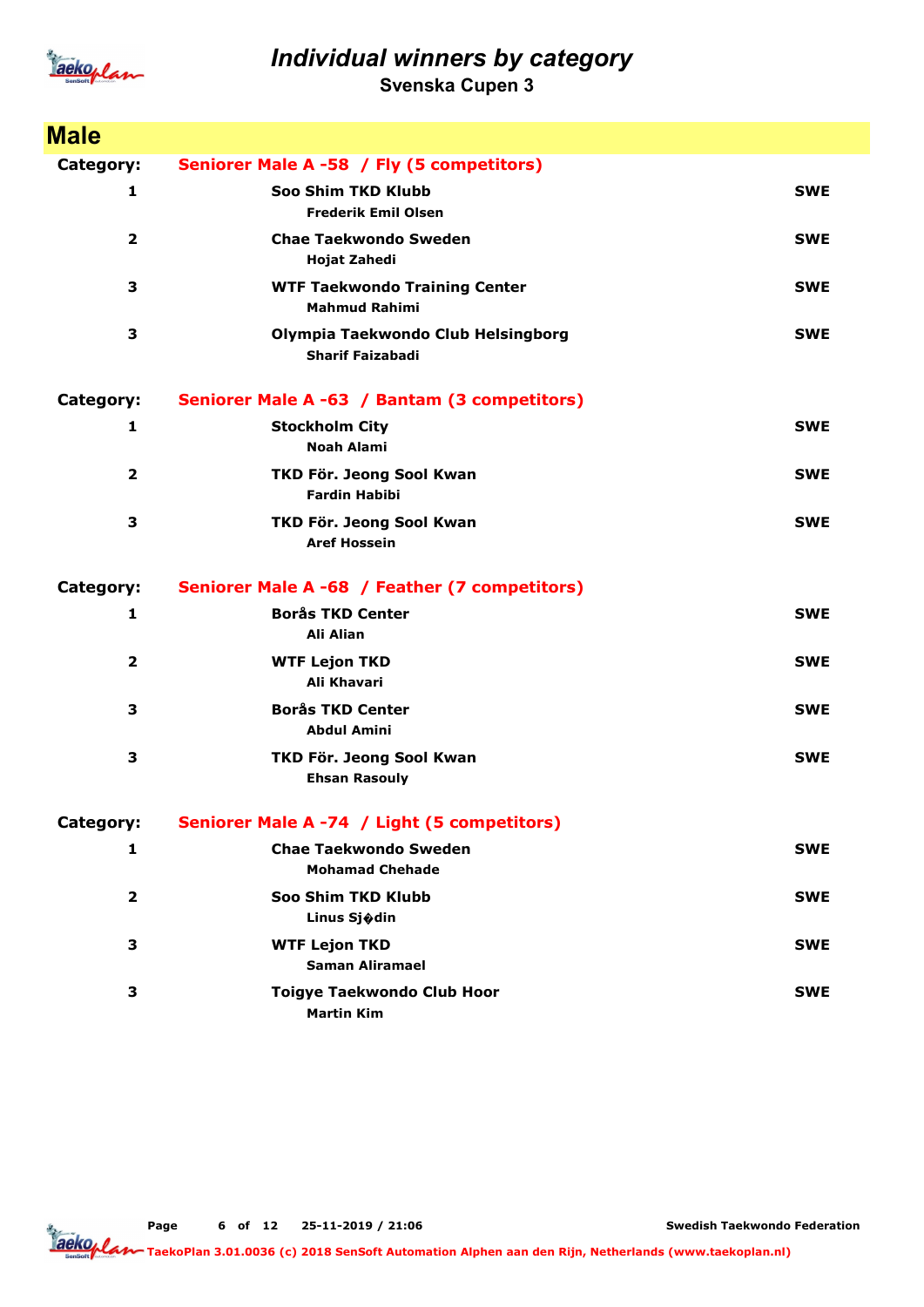

Svenska Cupen 3

| <b>Male</b>             |                                                               |            |
|-------------------------|---------------------------------------------------------------|------------|
| Category:               | Seniorer Male A -80 / Welter (6 competitors)                  |            |
| 1                       | <b>Borås TKD Center</b><br><b>Ermin Trncic</b>                | <b>SWE</b> |
| $\overline{\mathbf{2}}$ | <b>Wolchulsan Taekwondo</b><br><b>Aleksandar Radulovic</b>    | <b>SWE</b> |
| 3                       | Landskrona Taekwondo Akademi<br><b>Dragisic David</b>         | <b>SWE</b> |
| 3                       | Östermalms Hapk.&tkd<br><b>Shahram Ghaderi</b>                | <b>SWE</b> |
| Category:               | Seniorer Male A +87 / Heavy (8 competitors)                   |            |
| 1                       | <b>WTF Lejon TKD</b><br>Mahdi Rasoli                          | <b>SWE</b> |
| $\overline{2}$          | Växjö TKD Klubb<br><b>Gustav Karlsson</b>                     | <b>SWE</b> |
| 3                       | <b>Marks Taekwondo</b><br><b>Johannes Gabrielsson</b>         | <b>SWE</b> |
| 3                       | Linköpings Taekwondo Klubb<br><b>Henrik Rosendal</b>          | <b>SWE</b> |
| Category:               | Masters Male A -68 / Welter (3 competitors)                   |            |
| 1                       | <b>Grastorps Kampsportsforening</b><br><b>Martin Karlsson</b> | <b>SWE</b> |
| $\overline{\mathbf{2}}$ | <b>Kim Taekwondo</b><br><b>JIMMY VENNBERG</b>                 | <b>SWE</b> |
| 3                       | <b>Lomma TKD Klubb</b><br><b>Latifpour Vahid</b>              | <b>SWE</b> |
| Category:               | Masters Male A -80 / Middle (1 competitors)                   |            |
| 1                       | <b>WTF Taekwondo Training Center</b><br><b>Johan Lenander</b> | <b>SWE</b> |
| Category:               | Masters Male A +80 / Heavy (6 competitors)                    |            |
| 1                       | Lidköpings Kampsport If<br><b>Tommy Sunnercrantz</b>          | <b>SWE</b> |
| $\overline{2}$          | <b>Kim Taekwondo</b><br><b>EDIN DIZDAREVIC</b>                | <b>SWE</b> |
| 3                       | <b>Kfum Taekwondo Staffanstorp</b><br><b>Anders Mansson</b>   | <b>SWE</b> |
| 3                       | <b>Marks Taekwondo</b><br><b>Peter Ahlgren</b>                | <b>SWE</b> |

Page 7 of 12 25-11-2019 / 21:06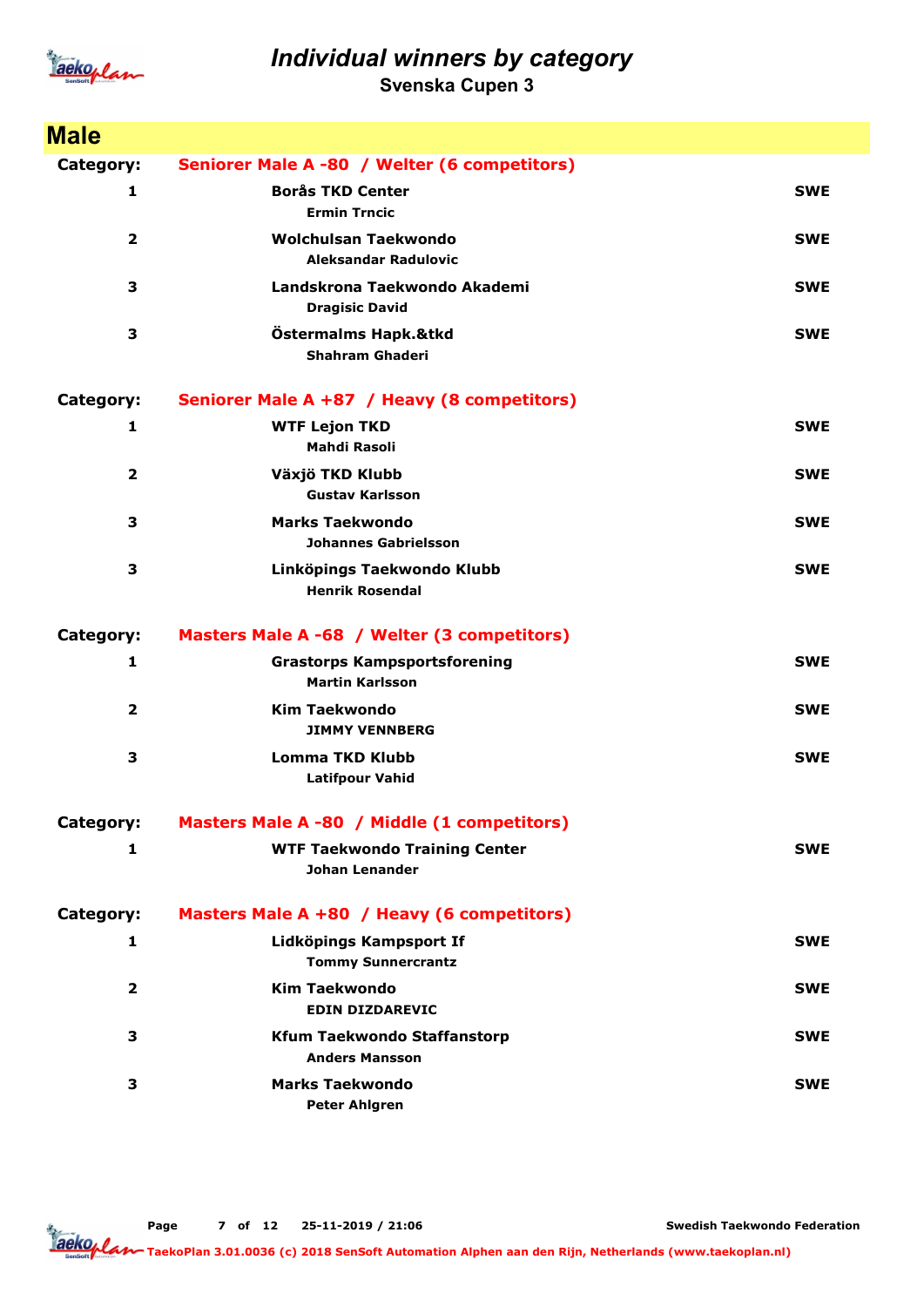

Svenska Cupen 3

| <b>Female</b>           |                                                      |            |
|-------------------------|------------------------------------------------------|------------|
| Category:               | Miniorer Female A -30 / Light Bantam (2 competitors) |            |
| 1                       | <b>Team Taekyon</b><br><b>Rihanna Pettersson</b>     | <b>SWE</b> |
| $\overline{2}$          | Åhus Taekwondo Hwarang<br><b>Stella Claren</b>       | <b>SWE</b> |
| Category:               | Miniorer Female A -32 / Bantam (3 competitors)       |            |
| 1                       | Ksa Västerås<br><b>Anna Aukland</b>                  | <b>SWE</b> |
| $\overline{2}$          | Helsingborgs Kampsportklubb<br><b>Maya Olsen</b>     | <b>SWE</b> |
| 3                       | Soo Shim TKD Klubb<br><b>Thea Hedlund</b>            | <b>SWE</b> |
| Category:               | Miniorer Female A -42 / Light Welter (3 competitors) |            |
| 1                       | Landskrona Taekwondo Akademi<br><b>Lara Hadrous</b>  | <b>SWE</b> |
| $\overline{2}$          | <b>Team Rei</b><br><b>Natalie Sjogren</b>            | <b>SWE</b> |
| 3                       | Landskrona Taekwondo Akademi<br>Noomi Berg           | <b>SWE</b> |
| Category:               | Miniorer Female A -50 / Light Middle (2 competitors) |            |
| 1                       | <b>Marks Taekwondo</b><br><b>Ida Stidell</b>         | <b>SWE</b> |
| $\overline{\mathbf{2}}$ | Helsingborgs Kampsportklubb<br><b>Tilda Kvam</b>     | <b>SWE</b> |
| Category:               | Kadetter Female A -33 / Fly (2 competitors)          |            |
| 1                       | Tian Dao Kampsports Förening<br><b>Feliza Ivanov</b> | <b>SWE</b> |
| 2                       | Åhus Taekwondo Hwarang<br>Astrid Sv�rd               | <b>SWE</b> |
| Category:               | Kadetter Female A -41 / Feather (5 competitors)      |            |
| 1                       | Östermalms Hapk.&tkd<br><b>Bianca Schulz</b>         | <b>SWE</b> |
| 2                       | <b>Team Taekyon</b><br><b>Patricia Pettersson</b>    | <b>SWE</b> |
| 3                       | Åhus Taekwondo Hwarang<br><b>Signe Berglund</b>      | <b>SWE</b> |
| З                       | Östermalms Hapk.&tkd<br>Nadira Laghrissi             | <b>SWE</b> |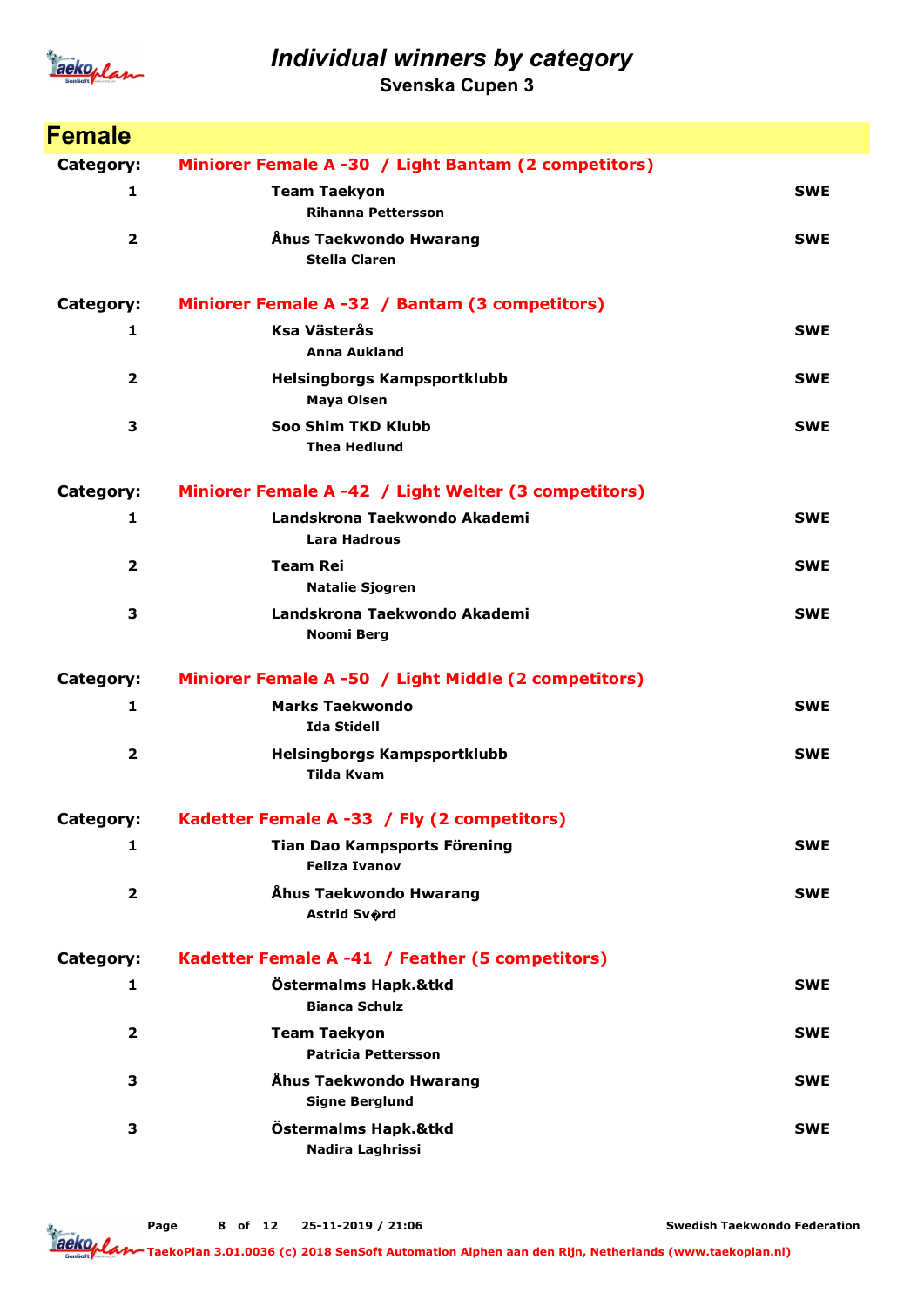

Svenska Cupen 3

| <b>Female</b>           |                                                                |            |
|-------------------------|----------------------------------------------------------------|------------|
| Category:               | Kadetter Female A -44 / Light (3 competitors)                  |            |
| 1                       | <b>Kristianstad Taekwondo</b><br>Maja Vendel                   | <b>SWE</b> |
| 2                       | Tian Dao Kampsports Förening<br><b>Daniella Holm</b>           | <b>SWE</b> |
| 3                       | Staffanstorps TKD För.<br><b>Victoria Craftell</b>             | <b>SWE</b> |
| Category:               | Kadetter Female A -47 / Welter (3 competitors)                 |            |
| 1                       | Kumgang Trollhättan<br>Filippa Ljungstr�m                      | <b>SWE</b> |
| 2                       | <b>Team Taekyon</b><br>Sana Al Said                            | <b>SWE</b> |
| 3                       | <b>Team Taekyon</b><br>Johanna Lindholm                        | <b>SWE</b> |
| Category:               | Kadetter Female A -51 / Light middle (5 competitors)           |            |
| 1                       | <b>Toigye Taekwondo Club Hoor</b><br><b>Signe Mallen</b>       | <b>SWE</b> |
| $\overline{\mathbf{2}}$ | <b>Team One Taekwondo</b><br><b>Nelly Asp</b>                  | <b>SWE</b> |
| 3                       | <b>Wermdo TKD</b><br><b>Nelly Eriksson</b>                     | <b>SWE</b> |
| 3                       | <b>Borås TKD Center</b><br><b>Emma Cavdar</b>                  | <b>SWE</b> |
| Category:               | Kadetter Female A -55 / Middle (7 competitors)                 |            |
| 1                       | <b>WTF Lejon TKD</b><br><b>Miwa Omar</b>                       | <b>SWE</b> |
| $\mathbf{2}$            | <b>Helsingborgs Kampsportklubb</b><br>Troja Johansson Holmgren | <b>SWE</b> |
| 3                       | <b>Baekdusan TKD</b><br>Isabella Ek                            | <b>SWE</b> |
| 3                       | Soo Shim TKD Klubb<br>Alice Sundstrom                          | <b>SWE</b> |

Page 9 of 12 25-11-2019 / 21:06

Swedish Taekwondo Federation

TaekoPlan 3.01.0036 (c) 2018 SenSoft Automation Alphen aan den Rijn, Netherlands (www.taekoplan.nl)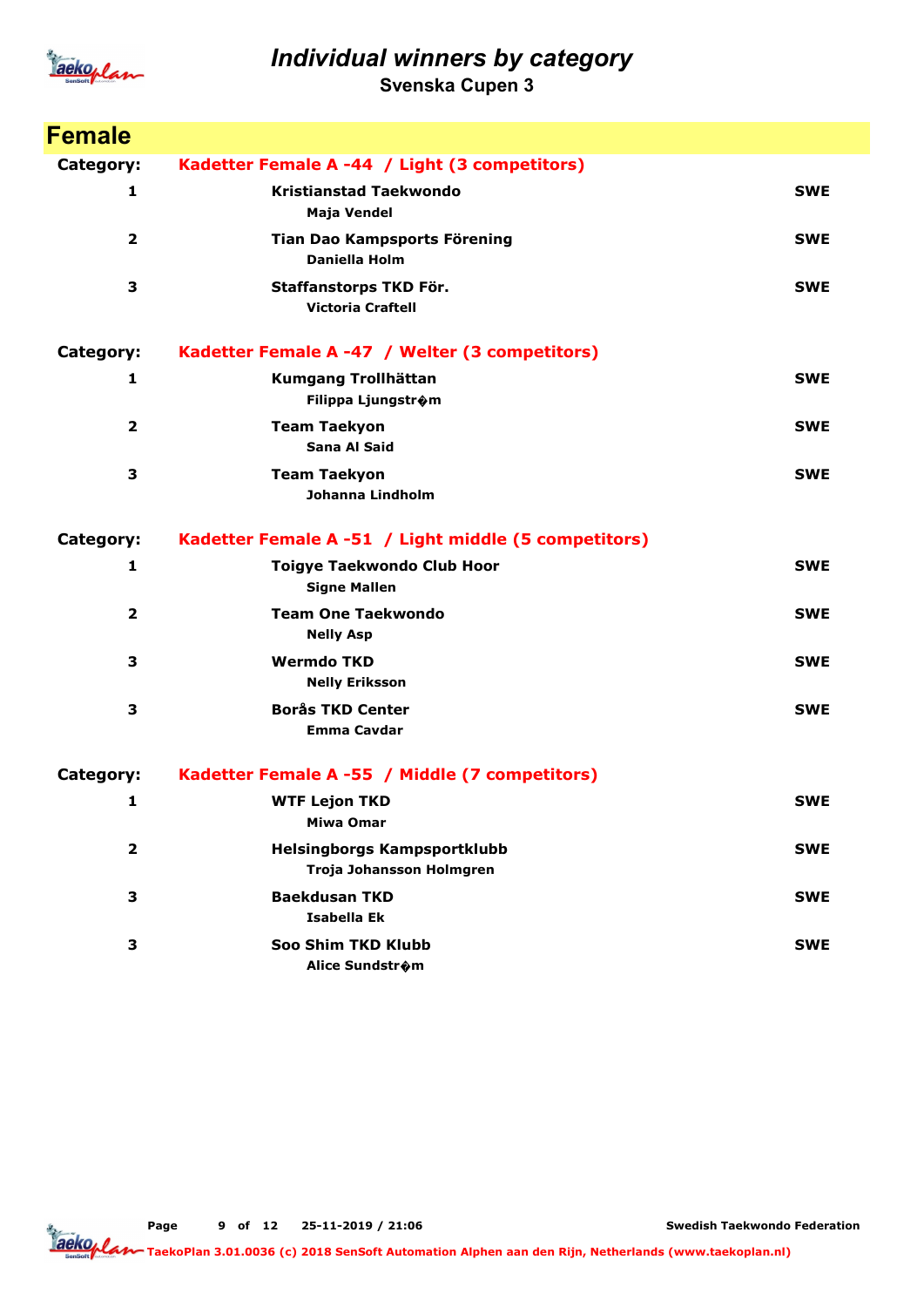

Svenska Cupen 3

| <b>Female</b>           |                                                            |            |
|-------------------------|------------------------------------------------------------|------------|
| Category:               | Kadetter Female A -59 / Light heavy (6 competitors)        |            |
| 1                       | Staffanstorps TKD För.<br><b>Thea Agrinder</b>             | <b>SWE</b> |
| $\overline{\mathbf{2}}$ | <b>Team Rei</b><br><b>Kucuk Zilan</b>                      | <b>SWE</b> |
| 3                       | <b>Hallasan TKD Klubb</b><br><b>Amina Radoncic</b>         | <b>SWE</b> |
| 3                       | <b>WTF Lejon TKD</b><br><b>Daniella Daood</b>              | <b>SWE</b> |
| Category:               | Kadetter Female A +59 / Heavy (5 competitors)              |            |
| 1                       | <b>Ksa Västerås</b><br>Frida Soederhjelm                   | <b>SWE</b> |
| $\overline{2}$          | Tang Shou TKD KL. Båstad<br><b>Madiken Randevik</b>        | <b>SWE</b> |
| 3                       | Gävle Chontong Taekwondo<br><b>Nora Holmqvist</b>          | <b>SWE</b> |
| 3                       | <b>Team Taekyon</b><br><b>Teodora Dejanov</b>              | <b>SWE</b> |
| Category:               | Juniorer Female A -46 / Bantam (2 competitors)             |            |
| 1                       | Soo Shim TKD Klubb<br><b>Indra Boden</b>                   | <b>SWE</b> |
| 2                       | Olympia Taekwondo Club Helsingborg<br><b>Ina Bengtsson</b> | <b>SWE</b> |
| Category:               | Juniorer Female A -49 / Feather (3 competitors)            |            |
| 1                       | <b>Baekdusan TKD</b><br><b>Ellinor Malmgren Gabrielin</b>  | <b>SWE</b> |
| $\overline{2}$          | Soo Shim TKD Klubb<br>Anna Holmstr�m                       | <b>SWE</b> |
| 3                       | <b>Chae Taekwondo Sweden</b><br>Felicia Soderholm          | <b>SWE</b> |
| Category:               | Juniorer Female A -52 / Light (4 competitors)              |            |
| 1                       | Östermalms Hapk.&tkd<br><b>Moa Stuck</b>                   | <b>SWE</b> |
| $\overline{2}$          | <b>Toigye Taekwondo Club Hoor</b><br><b>Maja Jovic</b>     | <b>SWE</b> |
| 3                       | Kumgang Trollhättan<br>Selma Edlund                        | <b>SWE</b> |
| 3                       | Kumgang Trollhättan<br>Mollie Bergstrom                    | <b>SWE</b> |

Page 10 of 12 25-11-2019 / 21:06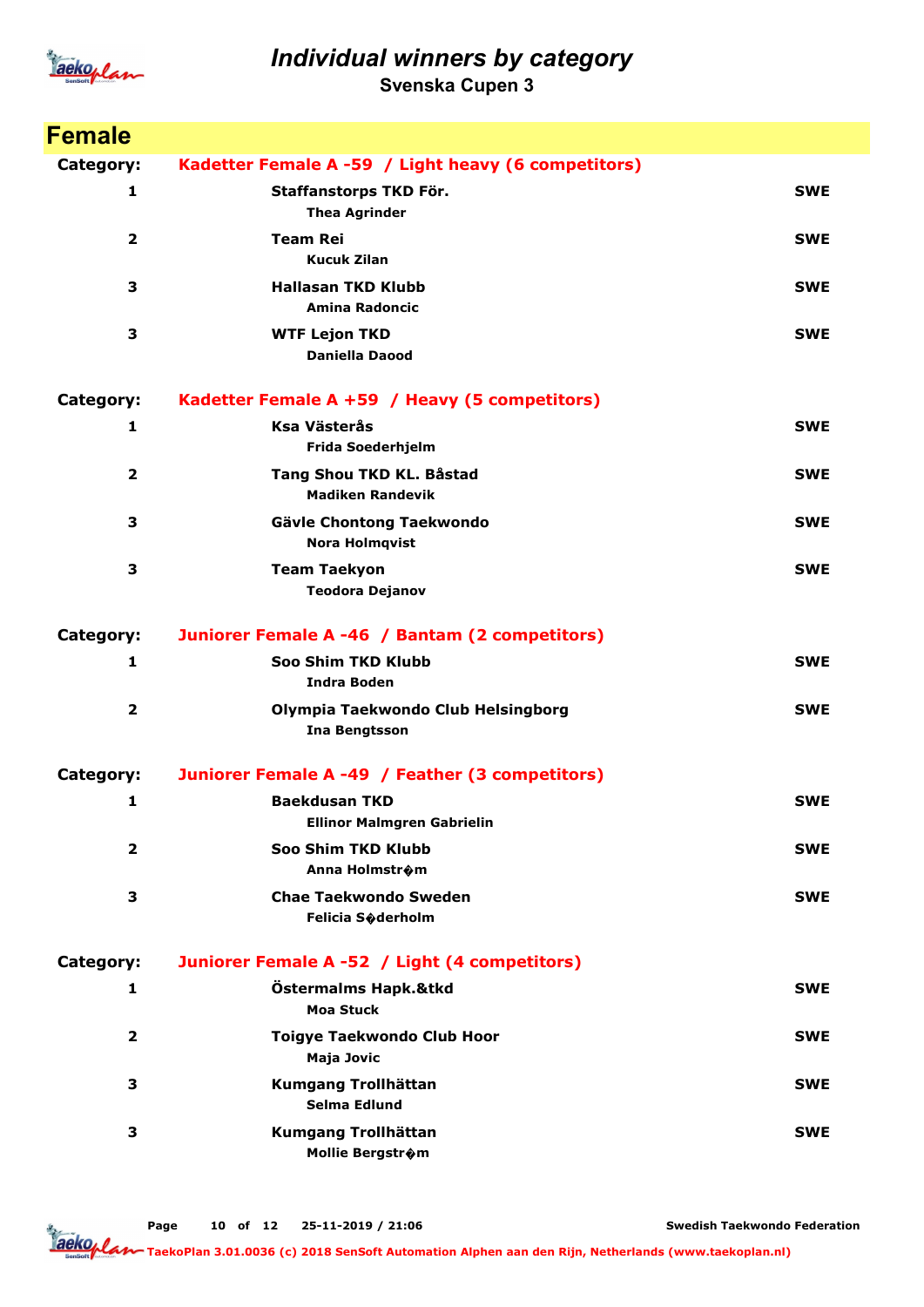

Svenska Cupen 3

| <b>Female</b>  |                                                        |            |
|----------------|--------------------------------------------------------|------------|
| Category:      | Juniorer Female A -55 / Welter (4 competitors)         |            |
| 1              | <b>WTF Lejon TKD</b><br><b>Maria Butcaru</b>           | <b>SWE</b> |
| $\mathbf{2}$   | Kfuk Kfum Malmö TKD KL.<br><b>Mona Naguib</b>          | <b>SWE</b> |
| 3              | <b>Team Taekyon</b><br>Genin Baltaji                   | <b>SWE</b> |
| 3              | Kumgang Trollhättan<br>Anna Engstr�m                   | <b>SWE</b> |
| Category:      | Juniorer Female A -59 / Light Middle (5 competitors)   |            |
| $\mathbf{1}$   | <b>Baekdusan TKD</b><br><b>Tindra Andersson</b>        | <b>SWE</b> |
| $\overline{2}$ | <b>Baekdusan TKD</b><br><b>Sofie Standig</b>           | <b>SWE</b> |
| 3              | <b>Toigye Taekwondo Club Hoor</b><br>Yasna Gorjimanesh | <b>SWE</b> |
| 3              | <b>Toigye Taekwondo Club Hoor</b><br>Linda Linden      | <b>SWE</b> |
| Category:      | Juniorer Female A -63 / Middle (3 competitors)         |            |
| 1              | Kfuk Kfum Malmö TKD KL.<br>Lea Karabeleska             | <b>SWE</b> |
| $\overline{2}$ | Östermalms Hapk.&tkd<br>Erika Ribbestad                | <b>SWE</b> |
| 3              | <b>Chae Taekwondo Sweden</b><br>Maja Kapusta           | <b>SWE</b> |
| Category:      | Juniorer Female A -68 / Light Heavy (1 competitors)    |            |
| 1              | Kfuk Kfum Malmö TKD KL.<br><b>Frida Sjoberg</b>        | <b>SWE</b> |
| Category:      | Juniorer Female A +68 / Heavy (2 competitors)          |            |
| 1              | <b>Kfuk Kfum Malmö TKD KL.</b><br>Selma Ramezic        | <b>SWE</b> |
| 2              | <b>Chae Taekwondo Sweden</b><br><b>Moa Schelin</b>     | <b>SWE</b> |

Page 11 of 12 25-11-2019 / 21:06

Swedish Taekwondo Federation

TaekoPlan 3.01.0036 (c) 2018 SenSoft Automation Alphen aan den Rijn, Netherlands (www.taekoplan.nl)